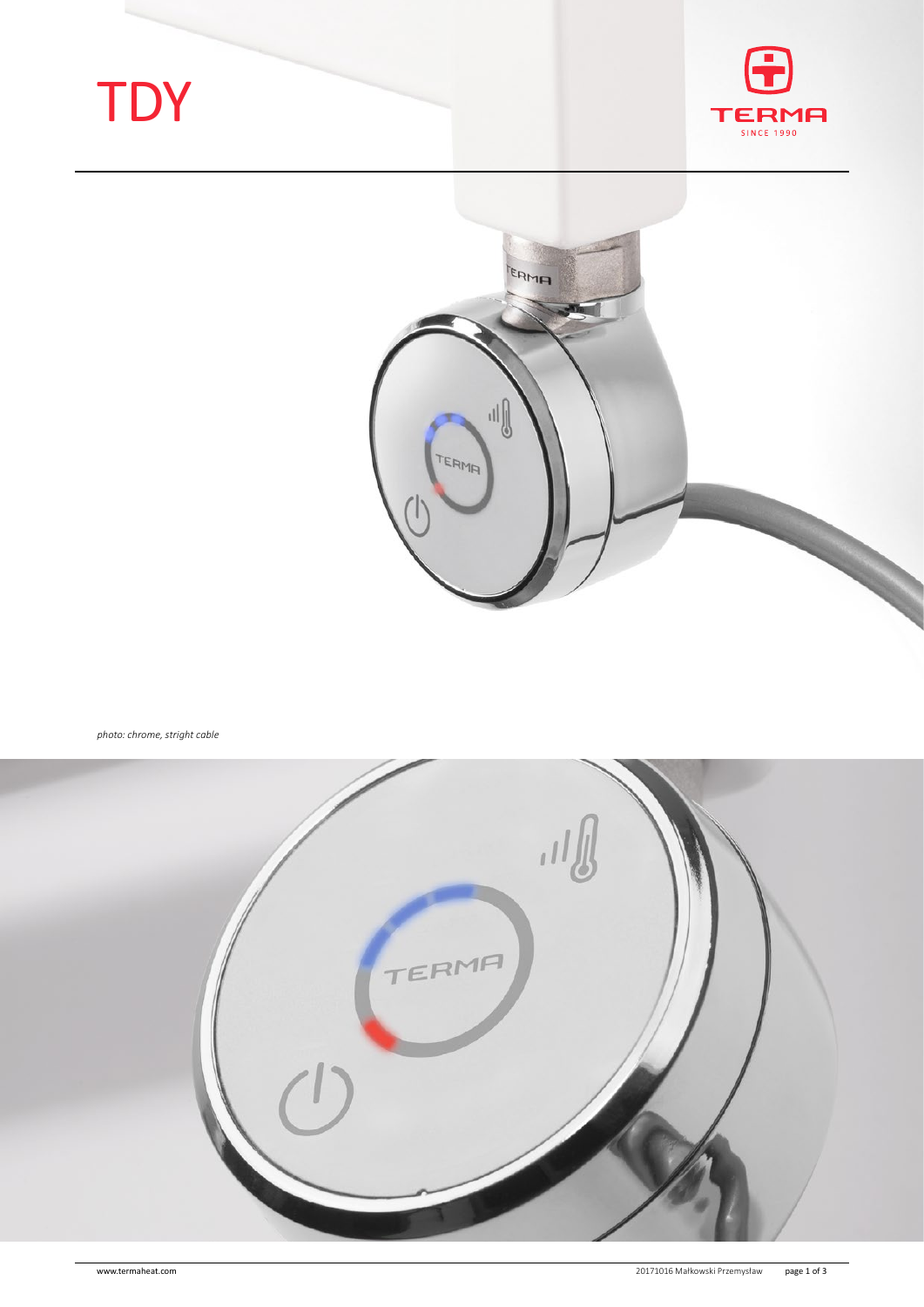



design: *Tomasz Gigiel, Katarzyna Molicka i Michał Sowa*

# Functions and features:

#### Functionality

The TDY offers 3 temperature settings ranging from 30°C to 60°C. It is equipped with an electronic temperature sensor that guarantees precise temperature control. The heating element has a very low power consumption in a standby mode.

#### Automatic power-off function

Automatic Timer sets the operating time between 60 -180 minutes (default setting is 120 minutes). The clear display shows time left until automatic switch off. NOTE: No continuous operation possible. While the heating element is on, the heating temperature can be adjusted according to one's preference.

## Technical specifications:

| Power: 230 V / 50 Hz               |
|------------------------------------|
| <b>Protection devices:</b> Class I |
| Radiator connection: $G_1/2$ "     |
| Ingress protection [IP] IPx5       |
|                                    |

#### Safety

The TDY is equipped with 'frost' protection (ANTIFREEZE). It also has a double protection against overheating of the radiator and displays a warning in case of malfunction It has an active safety feature in case of operation in a dry radiator.

#### Design

The TDY is supplied with a straight cable without a plug, it is also available with a cable-masking cover as an optional extra.

#### Colour

Available colours: white, silver, chrome and black. The heating element can also be offered in any RAL colour and Terma special colours (including brass and gold) subject to a minimum order of 100 pcs per colour.

### Table configurations:



Code elements highlighted in blue.

|           | Model               | Power<br>[W] | Packaging       | Colour            | Cable Type                                         |
|-----------|---------------------|--------------|-----------------|-------------------|----------------------------------------------------|
| <b>WE</b> | <b>TDY TDY</b>      | 01 120       | $F$ Foil sleeve | 916 White         | W Straight cable with plug                         |
|           | $TYT$ TDY + T piece | 02,200       | $T$ Tube        | SMA Silver        | $M$ Straight cable without plug with masking cover |
|           |                     | 03300        |                 | <b>CRO</b> Chrome | U Spiral cable with plug                           |
|           |                     | 04 400       |                 | 905 Black         |                                                    |
|           |                     | 06 600       |                 |                   |                                                    |
|           |                     | 08 800       |                 |                   |                                                    |
|           |                     | 10 1000      |                 |                   |                                                    |
|           |                     | 12 1200      |                 |                   |                                                    |